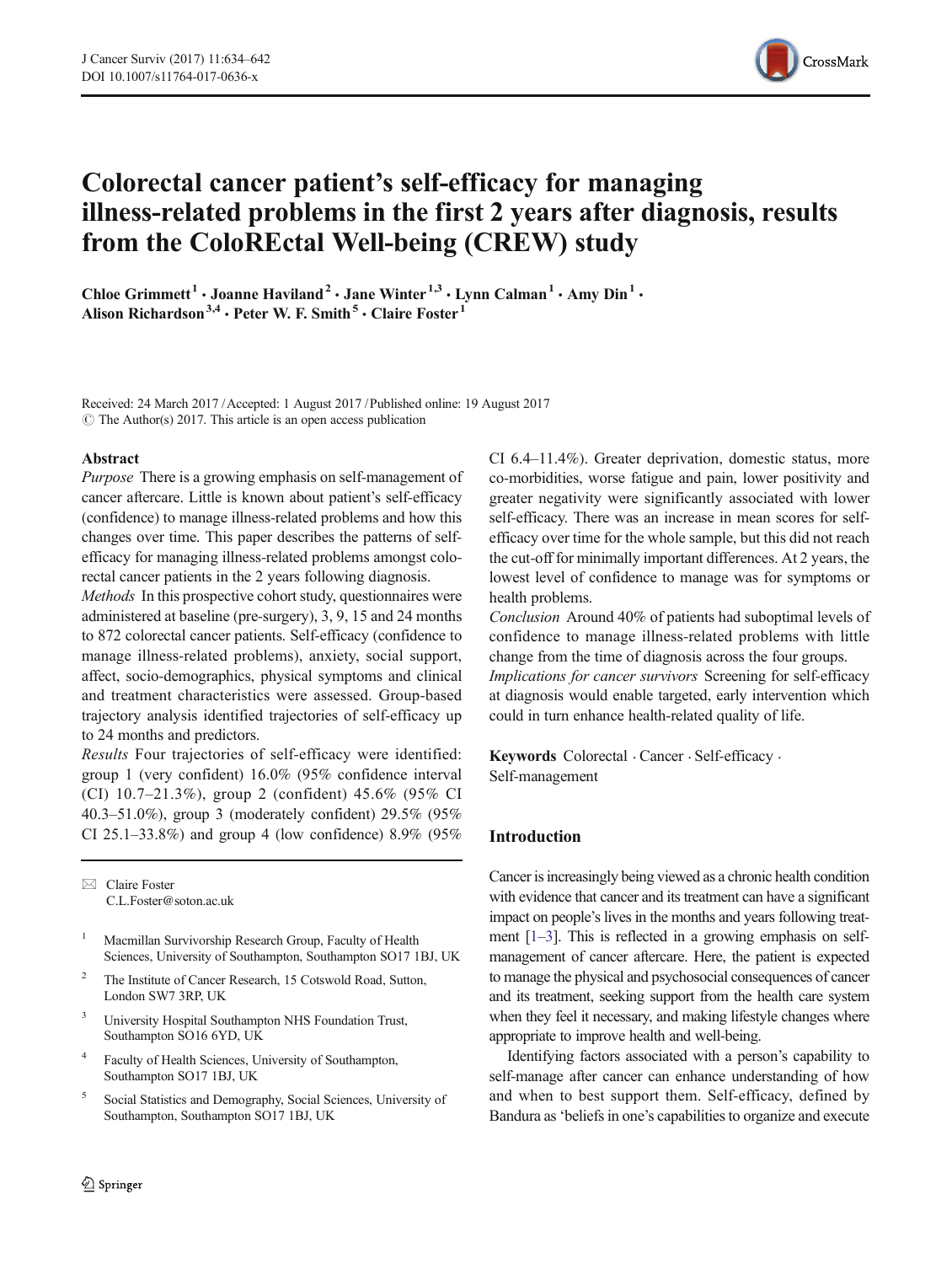the courses of action required to manage prospective situations' [\[4\]](#page-7-0), has been identified as a personal resource which may promote adjustment to cancer and other chronic illnesses and is amendable to change.

Data from cross-sectional studies support a positive association between self-efficacy and quality of life [\[5](#page-7-0)], adjustment following a cancer diagnosis [\[6](#page-7-0), [7\]](#page-7-0) and symptom distress [\[8\]](#page-7-0). Self-efficacy to manage illness-related problems may also moderate the relationship between a physical symptom and quality of life. In a study of 112 women receiving adjuvant endocrine therapy, increasing physical symptoms were only associated with lower functional and emotional well-being in those reporting low self-efficacy for coping with symptoms [\[9\]](#page-7-0).

There are limited data describing if and how self-efficacy changes over time in cancer populations. Knowledge of patterns of change in self-efficacy from diagnosis and in the years following could highlight the best time to intervene to support those who might be struggling. Existing longitudinal studies tend to focus on breast cancer or mixed cancer populations, with limited data available in colorectal cancer patients. They also have methodological limitations, considerable variability in sample characteristics, and unsurprisingly, reach conflicting conclusions.

Conflicting data exists as to the stability of self-efficacy over time in cancer populations. In one of the earliest studies, Lev and colleagues [[10](#page-7-0)] followed a cohort of 307 cancer patients for 8 months and concluded that mean self-care selfefficacy reduced over time. However, the sample included patients with metastatic disease and less than half completed the 8-month follow-up assessment. In contrast, Manne et al. [\[5\]](#page-7-0) and Rottman et al. [\[11](#page-7-0)] describe cancer-related self-efficacy and general self-efficacy, respectively, remained stable over a 12-month period. However, in a sample of 95 breast cancer patients over a period of 12 months, the exception was the subscales of self-efficacy for activity management and selfsatisfaction increased [\[5](#page-7-0)]. This study employed the Stanford Inventory of Cancer Patient Adjustment (SICPA) scale. The authors acknowledge that, unlike the other subscales, for the two facets of self-efficacy which improved, respondents were asked to assess confidence in their abilities to manage activities compared to before their diagnosis. This may account for the difference. It should also be noted that the psychometric properties of SICPA have not been confirmed.

Finally, in a more recent study, Mystakidou and colleagues followed 90 cancer patients receiving radiotherapy, assessing their general perceived self-efficacy before radiotherapy commenced and 1 month after completion of their treatment [[12\]](#page-7-0). They recount self-efficacy levels reduced during this time, and were accompanied by an increase in anxiety and deterioration in quality of life. However, the sample size was small, followup short and cancer type varied, limiting generalisability.

As well as methodological concerns and sample heterogeneity of the aforementioned studies, they also vary considerably regarding the definition and measure of self-efficacy used. This includes instruments assessing perceived general self-efficacy (e.g. the General Self-Efficacy scale [[13\]](#page-7-0)) to more specific measures of self-efficacy to cope with cancer-related problems, such as the Cancer Behavior Inventory [[14\]](#page-7-0). We argue, in line with Bandura's definition, that self-efficacy is a situation-specific competence belief [[15](#page-7-0)], and as others have said [\[9\]](#page-7-0) that the specificity of the measures used in this context is of utmost importance. Previous data demonstrate that even within a focussed measure of self-efficacy, the Self-Efficacy for Managing Chronic Disease scale [\[16\]](#page-8-0), there is substantial variation in patient's perceived ability to manage varying aspects of their illness. For example, self-efficacy to manage fatigue was significantly lower than self-efficacy to access information in a cross-sectional sample of cancer survivors within 1 year of cancer treatment [\[17\]](#page-8-0). If the most pertinent targets for intervention are to be determined in the changing landscape of selfmanagement support after cancer treatment, we need to first understand the specific areas of disease self-management that require most support, who is most likely to need support and when.

Previous literature is limited by the reporting of mean selfefficacy scores for the populations under investigation, potentially masking groups of patients with higher or lower selfefficacy. Recently, trajectories of psychosocial and quality of life outcomes have been reported. These analyses determine whether there are distinct groups within the sample, i.e. those scoring consistently low/high during the period of follow-up, which would be masked by group mean scores. In a prospective cohort of colorectal cancer survivors followed from 5 months to 5 years post-diagnosis, Dunn et al. [[18](#page-8-0)] report four trajectories of psychological distress with 19% of the sample reporting consistently low levels of distress. This analytical method was also used by our research group to examine trajectories of quality of life and well-being in the CREW cohort: a large representative group of colorectal cancer patients being treated with curative intent from the point of diagnosis at regular intervals for 2 years. Using the Quality of Life in Adult Cancer Survivors (QLACS) inventory to measure quality of life, we found four distinct trajectories of recovery with two groups faring consistently well (above the median), and two groups (below the median) who consistently struggled [[19\]](#page-8-0).

The current study aims to overcome some of the limitations of the previous literature, reporting data from the CREW cohort study. In addition to a prospective longitudinal study design with a pre-surgical baseline assessment, we use a measure of self-efficacy specific to the management of chronic illness: the Self-Efficacy for Managing Chronic Disease scale [\[16](#page-8-0)]. The objectives of this paper are to describe patterns of self-efficacy for managing illness-related problems using trajectory analysis, identify areas where self-efficacy is lowest and examine the baseline predictors of self-efficacy in the first 2 years since diagnosis.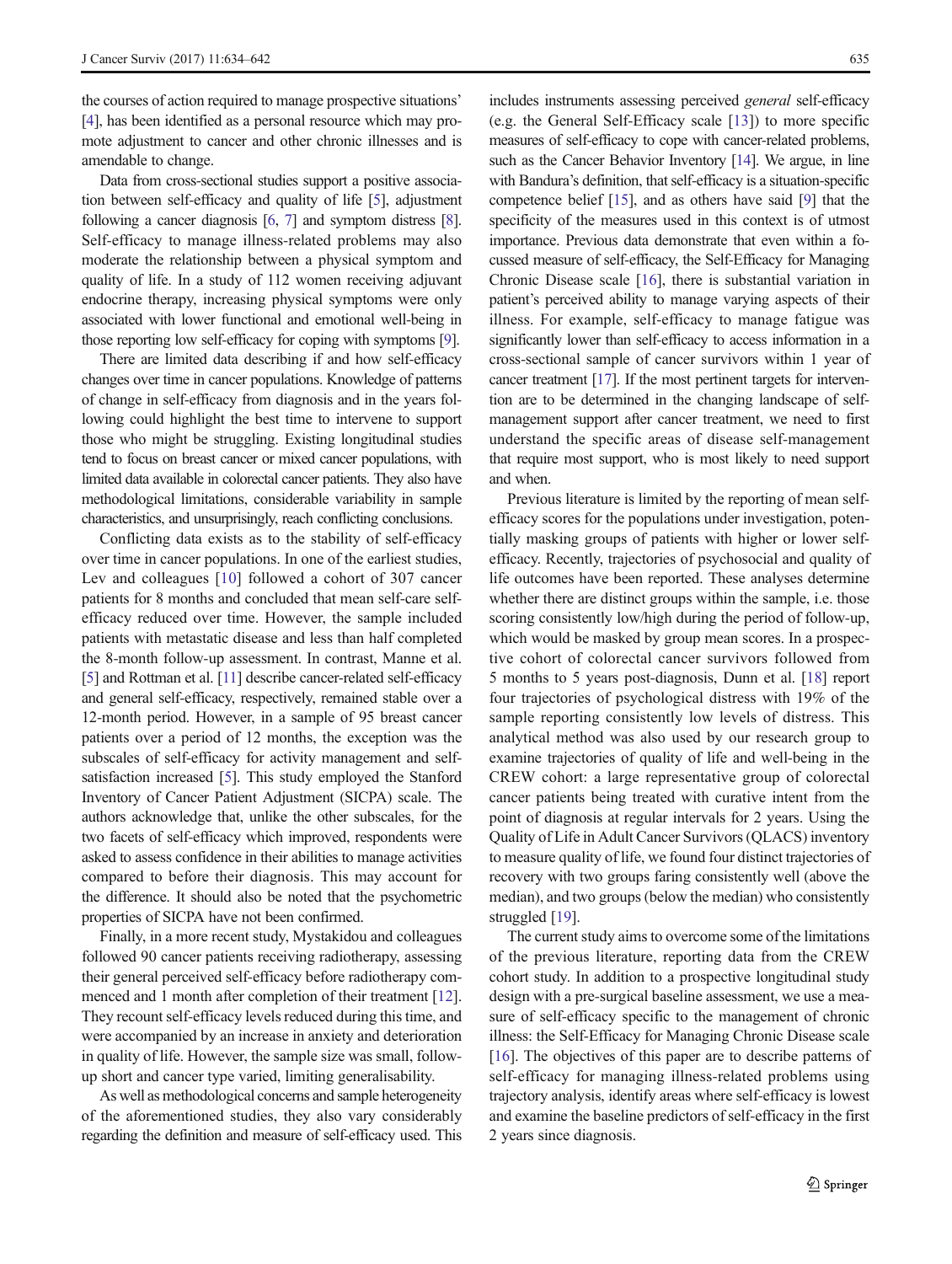# **Methods**

#### Design

CREW is a prospective, longitudinal cohort study with patients recruited from 29 UK hospitals prior to surgery with curative intent colorectal cancer. Full details of the CREW study protocol can be found elsewhere [\[20](#page-8-0)].

#### Participants

Eligibility criteria included (a) a diagnosis of colorectal cancer (Dukes A–C), (b) awaiting primary surgery with curative intent,  $(c) \geq 18$  years old and (d) had the ability to complete questionnaires (language line translation facilities were available for those that did not speak English). Exclusions included distant metastatic disease at diagnoses or a prior diagnosis of cancer (other than non-melanomatous skin cancer or in situ carcinoma cervix).

### Procedure

Written informed consent was obtained and the UK National Health Service National Research Ethics Service (REC reference number 10/H0605/31) approved conduct of the study. Eligible patients were identified by a member of their clinical care team during multidisciplinary team meetings at one of the 29 UK cancer centres involved in CREW. Baseline questionnaires were completed prior to primary surgery wherever possible with subsequent follow-up at 3, 9, 15 and 24 months post-surgery and annual assessments are ongoing. Clinical and treatment details were gathered (with consent) from medical notes. This included stage, type and grade of disease as well as details of type of surgery, chemotherapy and radiotherapy. Postcode was used to derive the Index of Multiple Deprivation, representing neighbourhood deprivation.

# **Measures**

Areas of assessment were informed by our recovery framework describing constructs believed to be important in recovery from cancer diagnosis (see [\[21](#page-8-0)] for full details). Validated measures were repeated at every time point unless otherwise indicated.

Self-efficacy was assessed at all time points using the Selfefficacy for Managing Chronic Disease (SEMCD) scale [\[16\]](#page-8-0). From baseline to 9 months inclusive, the original six-item version of the scale was used; from 15 months onwards, an additional five cancer-specific items were included, comprising the Cancer Survivors' Self-Efficacy Scale (CS-SES [\[22\]](#page-8-0)). The CE-SES was found to have excellent reliability (Cronbach's alpha 0.92) with the 11-item scale) [[22](#page-8-0)]. At 2 years, the term 'your disease' was changed to 'your cancer' throughout this measure to ensure respondents were relating the items to their cancer experience rather than other co-morbid conditions. For

example, the item 'How confident are you that you can keep the emotional distress caused by your disease from interfering with the things you want to do?' was changed to 'How confident are you that you can keep the emotional distress caused by your cancer from interfering with the things you want to do?' All items are measured on a scale from 1 (not at all confident) to 10 (totally confident), and an overall score is obtained by taking the mean of all the individual items.

State anxiety was measured using the State-Trait Anxiety Inventory (STAI [[23](#page-8-0)]) consisting of 20 items. Higher scores indicate greater anxiety. Scores  $\geq 40$  suggest clinically significant anxiety.

Depression was assessed using the 20-item Centre for Epidemiological Studies Depression (CES-D [[24\]](#page-8-0)) scale. Higher scores indicate greater depression and scores of  $\geq 20$ suggest clinical depression [[25\]](#page-8-0).

The Medical Outcomes Study (MOS) measured social support. The scale includes 19 items, 18 of which comprise four subscales: emotional/informational, tangible, affectionate support and positive social interaction. Higher scores denote greater social support [\[26](#page-8-0)].

Symptoms of pain and fatigue were examined using the subdomains of the QLACS scale, each subdomain consisting of four items. Higher scores indicate worse pain and fatigue [\[27\]](#page-8-0). These symptoms were highly prevalent and two of the items of the SEMCD scale refer specifically to pain and fatigue.

Positive and negative affect was assessed by the Positive and Negative Affect Schedule (PANAS) Short Form [[28\]](#page-8-0). Two five-item mood scales measure positive and negative affects with higher scores depicting stronger positive or negative emotions.

#### Statistical methods

Published guidance for dealing with missing items in subscales were applied where available; otherwise, providing at least 75% of individual items within a subscale had been completed. The scores of any missing items within the scale were taken to be the mean of the scores of the available items. Participants with missing questionnaires, including baseline, were included in analyses for time points for which they provided data, and there was no imputation of missing questionnaires from other completed questionnaires. The Index of Multiple Deprivation was categorised into quintiles.

Cross-sectional analyses summarised mean scores for the overall self-efficacy scales (6- and 11-item versions), as well as individual items from baseline to 2 years following surgery. Changes in the overall mean score and individual items of the six-item scale from baseline to 2-year follow-up of at least half a standard deviation (SD) were assessed as minimally important differences [\[29\]](#page-8-0).

Group-based trajectory analyses [\[30](#page-8-0)] were used to investigate whether distinct groups could be identified for the six-item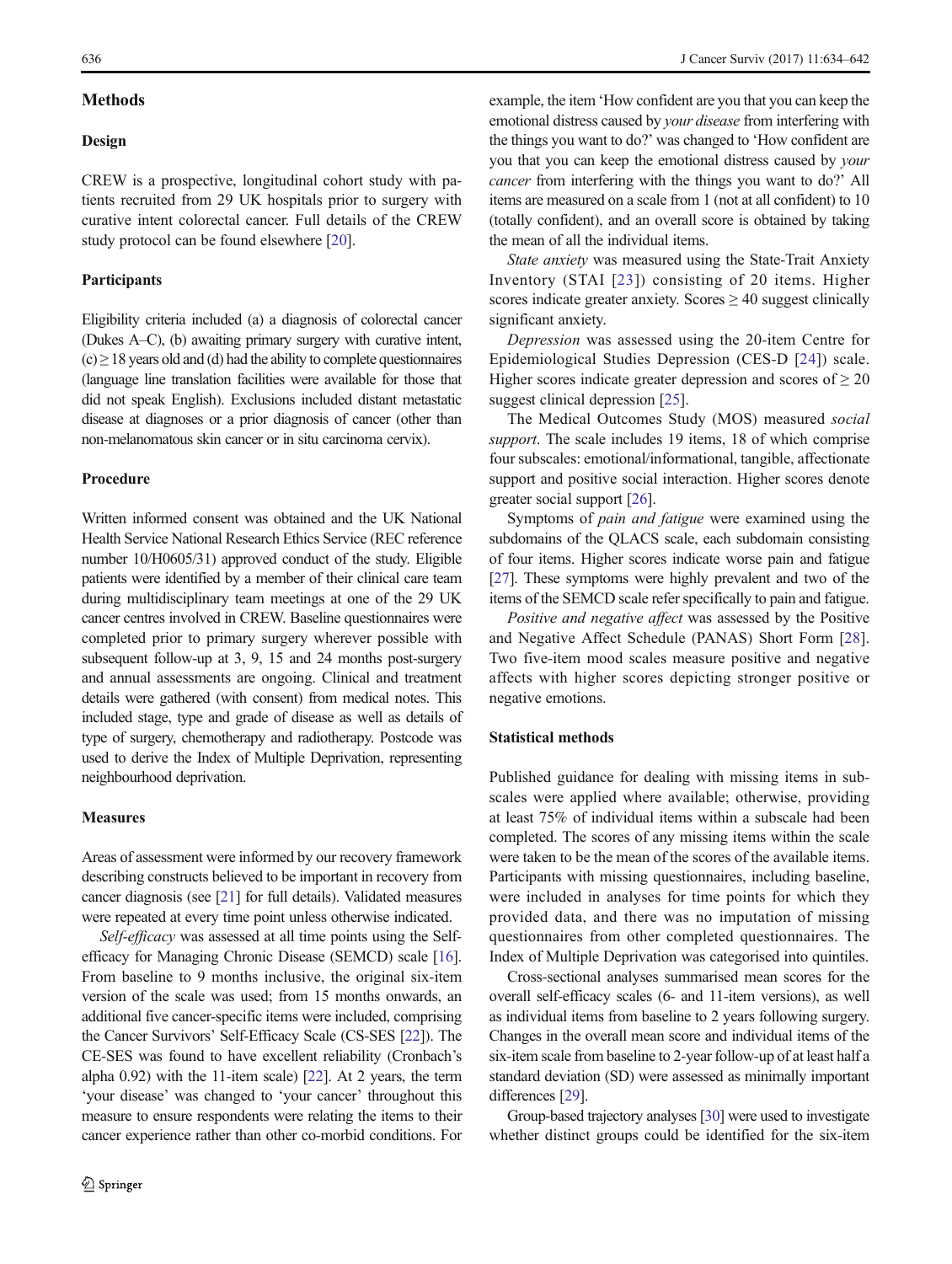SEMCD scale from baseline to 24 months. These are discrete mixture models, which modelled the SEMCD score as censored normal data following a polynomial time curve. The optimal number of distinct trajectories was determined using the Bayesian information criterion (BIC) [\[31](#page-8-0), [32](#page-8-0)] to compare model fit (a change in  $BIC > 10$  supports the more complex model), whilst aiming to avoid trajectories containing very few individuals. The shape of each trajectory was assessed to determine whether it was best described by a linear, quadratic or cubic function according to the significance of each term. Estimated proportions of participants within each trajectory were obtained from the models, with 95% CIs. Potential predictors of trajectory group membership were included in the models within the following domains: (a) socio-demographic factors at baseline (age, gender, domestic status, neighbourhood deprivation), (b) clinical and treatment factors (tumour site, Dukes stage, co-morbidities, neoadjuvant and adjuvant treatment, stoma), (c) physical symptoms at baseline (fatigue and pain) and (d) psychosocial factors at baseline (positive and negative affects, anxiety, depression, social support). All factors found to be statistically significant ( $p < 0.05$ ) for at least one of the trajectories were then included together in an overall model to find which factors remained independent significant predictors of group membership. Statistical significance of model parameters was assessed by the Wald test. For predictors of trajectory group membership, the following were included as continuous variables in the model: age, fatigue, pain, positive and negative affects, overall social support and the categorical data fitted as factors: gender, domestic status, neighbourhood deprivation, clinical and treatment factors, anxiety and depression.

Date of surgery was taken as time zero and follow-up time calculated using date of questionnaire completion; timing of baseline questionnaire (pre-/post-surgery) was adjusted for in all trajectory models as approximately 30% of participants completed their baseline after surgery due to logistical reasons, including emergency surgery. To ease interpretation of the estimated trajectories, the following cut-offs were assigned to the six-item SEMCD scale: 1–4 'low confidence', 5–6 'moderate confidence', 7–8 'confident' and 9–10 'very confident'.

# Results

## Study participants

A total of 857 participants consented to follow-up (excluding 15 who withdrew at baseline). Response rates of those remaining eligible for questionnaires at each time point were 88% at baseline, 84% at 3 months, 82% at 9 months, 80% at 15 months and 74% at 24 months at the point of analysis. Full details of participants are described elsewhere [[19\]](#page-8-0). In brief, the sample comprised 65% colon and 35% rectal cancer patients; disease stage was 14% Duke's A, 53% Duke's B and

32% Duke's C; 18% received neoadjuvant and 35% adjuvant therapy; and 35% had a stoma (most temporary). The mean age of participants was 68 years, with 60% male. By 2 years, 79 (9.9%) had experienced a recurrence, 65 (7.6%) had died and 105 (12.2%) had withdrawn.

#### Levels of self-efficacy over follow-up

Self-efficacy scores (overall mean scores and for individual items of 6-item SEMCD scale and 11-item CS-SES scale) are shown in Table [1](#page-4-0). For the group as a whole, there was evidence of an increase in self-efficacy over the 2-year follow-up, with statistically significant changes in the overall mean score  $(p < 0.001)$ and some individual scores ( $p < 0.01$  for all subscores on the sixitem scale), although the absolute change in scores was small. The mean score of the six-item SEMCD scale increased from 7.4  $(SD = 1.9)$  at baseline to 8.2  $(SD = 1.8)$  at 2 years, not quite reaching the cut-off for a minimally important difference (MID;  $0.5 \times SD$ ).

At baseline, participants reported lowest levels of confidence with fatigue and physical discomfort/pain, and highest level for 'doing things other than just taking medication'. These improved over the 2 years in the group as a whole. At 2 years, the lowest level of confidence to manage was for symptoms or health problems and the highest for contacting the doctor. Comparing scores between baseline and 24 months for individual items, the following reached the above definition of a MID: physical discomfort/pain and emotional distress, with a borderline change for fatigue (Table [1\)](#page-4-0).

The optimal number of distinct trajectories (groups) identified for the six-item SEMCD scale from surgery to 2 years was 4 (change in BIC from three groups to  $4 = 165.57$  and change in BIC from four groups to  $5 = 9.73$ ). Estimated proportions of the CREW sample in each group were 16.0% (95% CI 10.7–21.3%) in group 1 (very confident, with highest levels of self-efficacy in CREW), 45.6% (95% CI 40.3–51.0%) in group 2 (confident), 29.5% (95% CI 25.1–33.8%) in group 3 (moderate confidence) and 8.9% (95% CI 6.4–11.4%) in group 4 (low confidence, with lowest levels of self-efficacy) (Fig. [1](#page-4-0)). The small increase in levels of self-efficacy over follow-up found in the whole group was less apparent when examining the trajectories (Fig. [1](#page-4-0)), suggesting no clinically significant improvements over the 2-year follow-up.

#### Associations with self-efficacy

From the trajectory models including potential predictors of self-efficacy, the following baseline factors were found to be significantly associated with lower levels of self-efficacy over the 2-year follow-up: greater neighbourhood deprivation, domestic status (being single/widowed/divorced/separated), a greater number of co-morbidities, worse symptoms of fatigue and pain, lower positivity and greater negativity (Table [2\)](#page-5-0).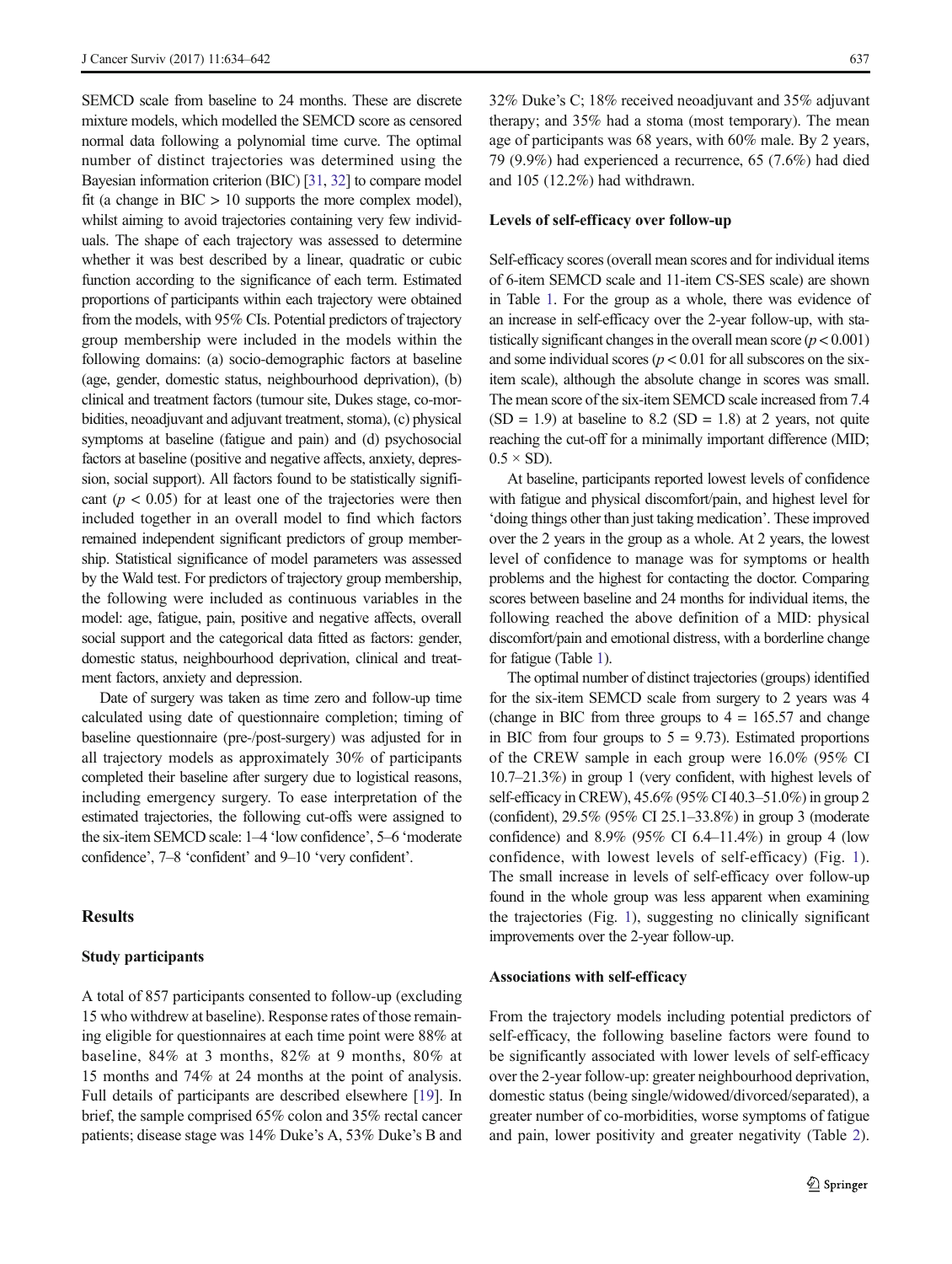<span id="page-4-0"></span>Table 1 Descriptive results for self-efficacy from baseline to 2 years following surgery

| Mean $(SD)$ shown; range is $1-10$ for<br>all scales and individual items | <b>Baseline</b><br>$(N = 756)$ | 3 months<br>$(N = 668)$ | 9 months<br>$(N = 623)$ | 15 months<br>$(N = 579)$ | 24 months<br>$(N = 514)$ |
|---------------------------------------------------------------------------|--------------------------------|-------------------------|-------------------------|--------------------------|--------------------------|
| 6-item SEMCD scale                                                        | 7.4(1.9)                       | 7.6(2.0)                | 7.8(1.9)                | 8.0(1.8)                 | 8.2(1.8)                 |
| 11-item CS-SES scale                                                      | N/A                            | N/A                     | N/A                     | 8.2(1.7)                 | 8.3 (1.6)                |
| Self-efficacy (confidence) to manage                                      |                                |                         |                         |                          |                          |
| Fatigue                                                                   | 7.2(2.2)                       | 7.3(2.3)                | 7.5(2.2)                | 7.9                      | 8.1(2.1)                 |
| Physical discomfort or pain                                               | 7.2(2.1)                       | 7.6(2.2)                | 7.7(2.2)                | 8.1(2.0)                 | 8.4(1.9)                 |
| Emotional distress                                                        | 7.3(2.2)                       | 7.7(2.2)                | 7.9(2.1)                | 8.2(2.0)                 | 8.4(1.9)                 |
| Symptoms or health problems                                               | 7.4(2.2)                       | 7.4(2.2)                | 7.5(2.2)                | 7.8(2.1)                 | 7.7(2.2)                 |
| Different tasks and activities                                            | 7.7(2.0)                       | 7.9(2.0)                | 8.0(2.0)                | 8.2(1.9)                 | 8.2(2.0)                 |
| Do things other than just take<br>medication                              | 7.8(2.1)                       | 7.8(2.1)                | 8.0(2.1)                | 8.1(2.0)                 | 8.2(2.0)                 |
| Access information                                                        | N/A                            | N/A                     | N/A                     | 8.3(2.0)                 | 8.5(1.9)                 |
| Access people to help and support                                         | N/A                            | N/A                     | N/A                     | 8.4(2.0)                 | 8.5(1.9)                 |
| Deal with problems by yourself                                            | N/A                            | N/A                     | N/A                     | 8.0(2.1)                 | 8.1(2.0)                 |
| Contact doctor                                                            | N/A                            | N/A                     | N/A                     | 8.5(2.0)                 | 8.6(2.0)                 |
| Get support with problems                                                 | N/A                            | N/A                     | N/A                     | 8.2(2.1)                 | 8.3(2.1)                 |
|                                                                           |                                |                         |                         |                          |                          |

N indicates the number of questionnaires returned at each time point; the completeness of data within questionnaires varies; e.g. the overall mean score for the six-item SEMCD/CS-SES scales was available for 741 participants at baseline, 656 at 3 months, 610 at 9 months, 568 at 15 months and 505 at 24 months. The extent of missing data on individual items ranged from 0.8% for the item 'how confident are you that you can keep the physical discomfort or pain of having had cancer and/or cancer treatment from interfering with the things you want to do?' at 24 months to 8.1% for the item 'How confident are you that you can deal by yourself with the problems cancer and/or cancer treatment has caused?' at 15 months

SD standard deviation, SEMCD Self-efficacy in Managing Chronic Disease, 6 items original Lorig scale (measured at all time points), 11 items original six-item Lorig scale plus five additional cancer-specific items (measured at 15 and 24 months), N/A not available

Those who had a stoma also reported lower levels of selfefficacy. These characteristics showed statistically significant differences for at least one of the lower self-efficacy groups (groups 2, 3, 4) compared with the reference trajectory (group  $1 = \text{very confident}$  in the multiple regression model. For the



Fig. 1 Estimated trajectories of mean six-item SEMCD score from baseline to 24 months after surgery for 802 CREW participants with self-efficacy data

comparison of group 4 (lowest self-efficacy) versus group 1 (highest self-efficacy), all of the listed participant characteristics were highly statistically significant ( $p < 0.01$ ) except for neighbourhood deprivation (Table [2\)](#page-5-0). There were no significant associations with self-efficacy group for age, gender, tumour site, Dukes stage, neoadjuvant and adjuvant treatment, anxiety, depression and social support.

## **Discussion**

This paper reveals for the first time that across group trajectories, levels of self-efficacy remain stable in the first 2 years following colorectal cancer surgery with curative intent (pre-surgery and 3, 9, 12 and 24 months later). Sixty-two percent of the participants reported feeling very/fairly confident to manage their illnessrelated problems in the first 2 years. A third of the population reported feeling neither confident nor lacking in confidence, and the remaining 9% lacked confidence to manage illness-related problems over the 2 years. This suggests that around 40% of those treated with curative intent for colorectal cancer could benefit from the offer of additional self-management support to manage illness-related problems.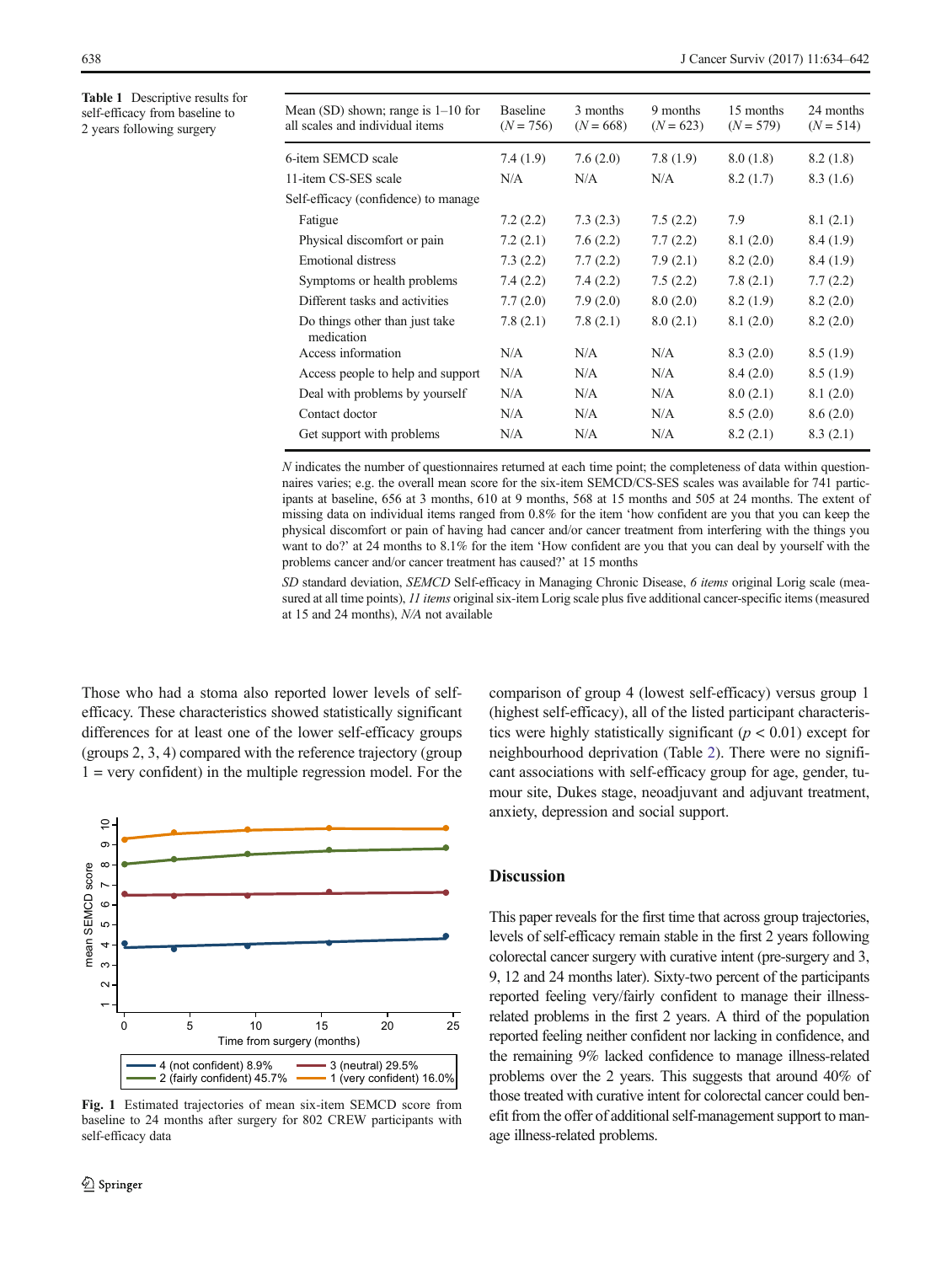| Domain                    | Baseline characteristic                              | Trajectory of six-item SEMCD scale       |                                            |                                 |                                        |  |  |
|---------------------------|------------------------------------------------------|------------------------------------------|--------------------------------------------|---------------------------------|----------------------------------------|--|--|
|                           |                                                      | Group 1: very<br>confident ( $N = 116$ ) | Group 2: fairly<br>confident ( $N = 388$ ) | Group 3: neutral<br>$(N = 232)$ | Group 4: not<br>confident ( $N = 66$ ) |  |  |
|                           | Socio-demographic Neighbourhood deprivation quintile | Reference                                | $p = 0.06$                                 | $p = 0.03$                      | $p = 0.13$                             |  |  |
|                           | First (least deprived)                               | 28 (24.8%)                               | 84 (22.2%)                                 | 39 (17.0%)                      | $9(14.1\%)$                            |  |  |
|                           | Second                                               | 26 (23.0%)                               | 89 (23.5%)                                 | 41 (17.8%)                      | $9(14.1\%)$                            |  |  |
|                           | Third                                                | 20(17.7%)                                | 71 (18.8%)                                 | 47 $(20.4\%)$                   | 12(18.7%)                              |  |  |
|                           | Fourth                                               | $23(20.3\%)$                             | 61 $(16.1\%)$                              | 50 (21.7%)                      | 14 (21.9%)                             |  |  |
|                           | Fifth (most deprived)                                | $16(14.2\%)$                             | 73 (19.3%)                                 | 53 (23.0%)                      | $20(31.2\%)$                           |  |  |
|                           | Domestic status                                      | Reference                                | $p = 0.16$                                 | $p = 0.01$                      | $p = 0.002$                            |  |  |
|                           | Married/living with partner                          | $87(82.1\%)$                             | 273 (74.8%)                                | 138 (63.9%)                     | 31(51.7%)                              |  |  |
|                           | Single/widowed/divorced/separated                    | 19 (17.9%)                               | 92(25.2%)                                  | 78 (36.1%)                      | 29 (48.3%)                             |  |  |
| Clinical and<br>treatment | Co-morbidities                                       | Reference                                | $p = 0.60$                                 | $p = 0.22$                      | p < 0.001                              |  |  |
|                           | None                                                 | 42 (40.0%)                               | $107(34.2\%)$                              | 23 (12.4%)                      | $10(19.2\%)$                           |  |  |
|                           | 1                                                    | 45 (42.9%)                               | 88 (28.1%)                                 | 61 $(32.8\%)$                   | $16(30.8\%)$                           |  |  |
|                           | $\overline{2}$                                       | 13 (12.4%)                               | 68 (21.7%)                                 | 61 $(32.8\%)$                   | $7(13.5\%)$                            |  |  |
|                           | $3+$                                                 | 5 $(4.8\%)$                              | 50 (16.0%)                                 | 41 (22.0%)                      | $19(36.5\%)$                           |  |  |
|                           | Stoma                                                | Reference                                | $p = 0.01$                                 | p < 0.001                       | p < 0.001                              |  |  |
|                           | N <sub>0</sub>                                       | 88 (76.5%)                               | 255 (66.7%)                                | 130 (57.3%)                     | 31 (47.7%)                             |  |  |
|                           | Yes                                                  | $27(23.5\%)$                             | $127(33.3\%)$                              | 97 (42.7%)                      | 34 (52.3%)                             |  |  |
| Symptoms                  | Fatigue; mean (SD)                                   | Reference                                | p < 0.001                                  | p < 0.001                       | p < 0.001                              |  |  |
|                           |                                                      | 9.3(5.0)                                 | 11.9(5.0)                                  | 14.8(4.8)                       | 18.9(4.7)                              |  |  |
|                           | Pain; mean (SD)                                      | Reference                                | $p = 0.13$                                 | p < 0.001                       | p < 0.001                              |  |  |
|                           |                                                      | 6.7(3.4)                                 | 8.9(4.7)                                   | 11.4(5.7)                       | 14.6(6.5)                              |  |  |
| Psychosocial              | Positivity; mean (SD)                                | Reference                                | $p = 0.05$                                 | p < 0.001                       | p < 0.001                              |  |  |
|                           |                                                      | 20.2(5.3)                                | 19.1(4.0)                                  | 16.1(3.9)                       | 15.0(3.5)                              |  |  |
|                           | Negativity; mean (SD)                                | Reference                                | $p = 0.02$                                 | p < 0.001                       | p < 0.001                              |  |  |
|                           |                                                      | 6.7(2.6)                                 | 7.8(3.1)                                   | 10.1(3.6)                       | 12.2(4.8)                              |  |  |

<span id="page-5-0"></span>Table 2 Associations between baseline participant characteristics and level of self-efficacy (confidence to self-manage aspects of illness) up to 2 years after surgery: results from final trajectory model

Final trajectory model included all participant characteristics shown in table (i.e. those statistically significant for at least one group comparison) as well as a term indicating whether baseline questionnaire completed before or after surgery. Higher scores for fatigue and pain indicate greater problems, range 4–28 (QLACS subscales). Lower scores for positivity and greater scores for negativity indicate poorer levels of personal affect, range 5–25 (PANAS subscales). P values represent significance of Wald test for each characteristic in groups 2, 3 and 4, respectively, compared with group 1 (reference group). Denominators for percents vary due to missing data for some characteristics; percents are calculated out of those with data available. Extent of missing data for predictor variables: fatigue N available 753, N missing 3; pain N available 748, N missing 8; positivity N available 724, N missing 32; negativity N available 731, N missing 25 at baseline. Cut-offs used to describe categories of mean six-item SEMCD scale: 1–4 'low confidence', 5–6 'moderately confident', 7–8 'confident' and 9–10 'very confident'

SD standard deviation

Exploring areas where people feel least confident to manage is important to guide specific areas for intervention. When looking at the CREW population as a whole, our results demonstrate clinically meaningful improvements in mean scores across two of the six individual items, namely, confidence to manage physical discomfort/pain and emotional distress. In contrast, self-efficacy for managing other symptoms and health-related problems showed very little change and was the area of lowest reported confidence at 2 years.

There are few comparable published studies describing domain specific confidence to manage disease-related problems. In a cross-sectional sample of 182 cancer patients within 1 year of treatment, Foster et al. [\[17](#page-8-0)] report similar findings with lowest levels of confidence for fatigue, emotional distress and symptoms in the first 12 months post curative intent treatment across a range of cancer types.

Due to variations in how self-efficacy is defined and measured across studies, and the discordance in populations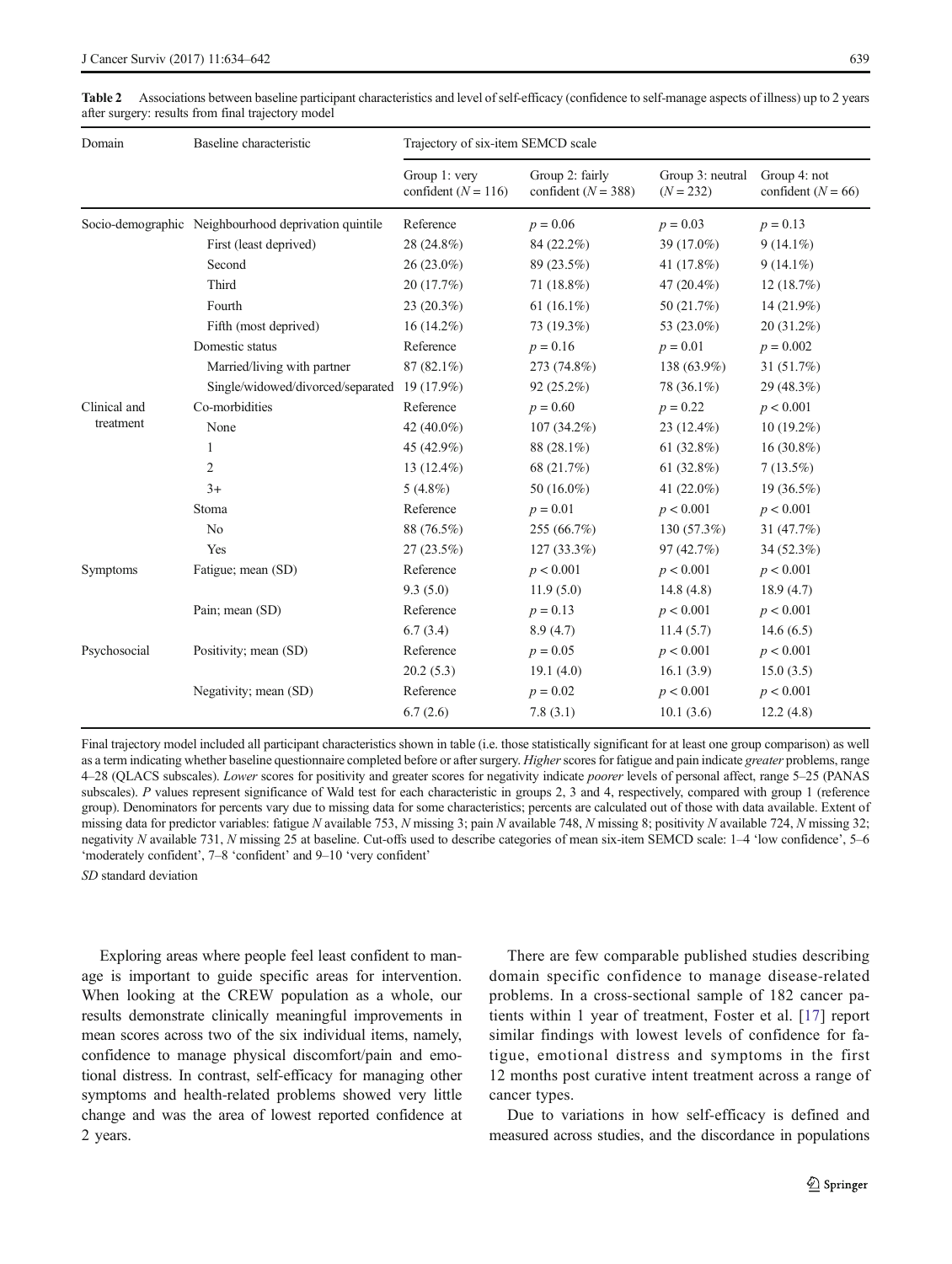and timing of assessments, there is little agreement in previous studies with regard to the pattern of self-efficacy over time with some authors reporting a decline [[10,](#page-7-0) [12](#page-7-0), [33\]](#page-8-0) and others recounting little change over a 12-month period [[5,](#page-7-0) [11](#page-7-0)]. However, none looked specifically at colorectal cancer patients, followed patients for more than 12 months nor used a comparable, psychometrically robust measure of self-efficacy, measuring confidence to manage disease-related problems.

Examination of factors associated with lower levels of self-efficacy revealed those with baseline scores indicating greater deprivation, who were single, had more co-morbidities, worse baseline fatigue or pain and had a stoma as part of their treatment (either reversed or permanent) were more likely to report lower scores. Existing literature has demonstrated an association between depression and anxiety and self-efficacy [\[34](#page-8-0) [12\]](#page-7-0). Whilst we found a univariate association (data not shown), these factors were not predictive of self-efficacy once other variables in the model were taken into account. Also noteworthy is the absence of influence of age or any other disease or treatment variables including site and stage of disease, and whether or not a person had received chemotherapy. These findings are similar to those reported by our group in a cross-sectional sample of cancer survivors [\[17](#page-8-0)]. Comparable findings have also been described in a sample of breast cancer patients undergoing adjuvant endocrine therapy. Here, Shelby et al. [\[9](#page-7-0)] report that cancer stage, time since surgery and receipt of chemotherapy were not significantly associated with level of selfefficacy as measured by a modified version of the 'standard efficacy scale'. This challenges the approach of stratified follow-up in cancer care which is entirely determined by disease and treatment-specific factors, with little consideration of psychosocial and symptom-related factors.

There are numerous studies describing the positive crosssectional association between self-efficacy and quality of life, adaptation to cancer diagnosis and reduced distress in cancer patients [[35](#page-8-0)–[38](#page-8-0)]. Strengthening the argument of the importance of self-efficacy in recovery from cancer, we reported that self-efficacy to manage disease-related problems measured at the time of diagnosis was a significant predictor of quality of life and well-being over the following 2 years in the CREW cohort [\[19](#page-8-0)]. Based on this evidence, we suggested that interventions to bolster self-efficacy should be offered as early as possible in order to enhance recovery. Data presented here reinforces this recommendation, as there is little evidence of spontaneous increases in self-efficacy over time. Our data indicate that problems associated with symptoms including pain, fatigue and distress are associated with the lowest self-efficacy scores and suggest important areas for intervention. The question that now needs to be addressed is how might we intervene to support those with least confidence?

Self-management support is a key component in the shift towards stratified aftercare for cancer patients in the UK and has been acknowledged internationally as an integral element to optimise health after cancer [[39](#page-8-0)]. Central to selfmanagement programmes is that patients need to be equipped with the skills, knowledge and, crucially, confidence to enable effective management of the consequences of cancer and its treatment.

There has been increasing research interest in the development and testing of self-management interventions in the cancer domain with a recent systematic review identifying 42 randomised controlled trials examining self-management education [[40\]](#page-8-0). A narrative qualitative synthesis revealed improvements in fatigue, pain, depression, anxiety, emotional distress and quality of life with 90% of identified studies including intervention components that facilitated self-efficacy to manage the consequences of cancer (though few measured this as an outcome). Because there was considerable heterogeneity in the intervention components, a meta-synthesis was not possible, nor agreement on the components of selfmanagement interventions associated with the greatest improvement in outcomes.

Evidence from the aforementioned review does suggest that tailoring self-management interventions to specific problems, for example, depression or distress may lead to favourable outcomes. This is in accordance with our data suggesting the importance of taking account of levels of self-efficacy for specific symptoms. This is echoed in a recently published large randomised controlled trial (RCT) evaluating a nurse-led supportive care package for colorectal cancer survivors [\[41\]](#page-8-0). Despite a comprehensive intervention including information, a nurse-led end of treatment session, tailored survivor care plan and telephone follow-up, the study failed to show a significance difference in their primary (distress) or secondary (survivorship care needs and quality of life) outcomes. The authors propose that this was due to the absence of tailoring of the intervention to those most in need, which they suggest should be determined by level of symptom burden. We would argue that symptom burden might not tell the whole story, and that confidence to manage, whatever the level of symptoms, may be just as important.

## **Limitations**

Ninety-one percent of eligible patients were approached to take part in the study and response rates were high. However, some attrition is evident as would be expected in a longitudinal study with 74% of participants who were still eligible for follow-up returning questionnaire at 24 months. Those patients who declined participation in the CREW study were broadly similar to those who returned questionnaires, although there were fewer older and frail participants consented to the cohort. Those with lower baseline scores of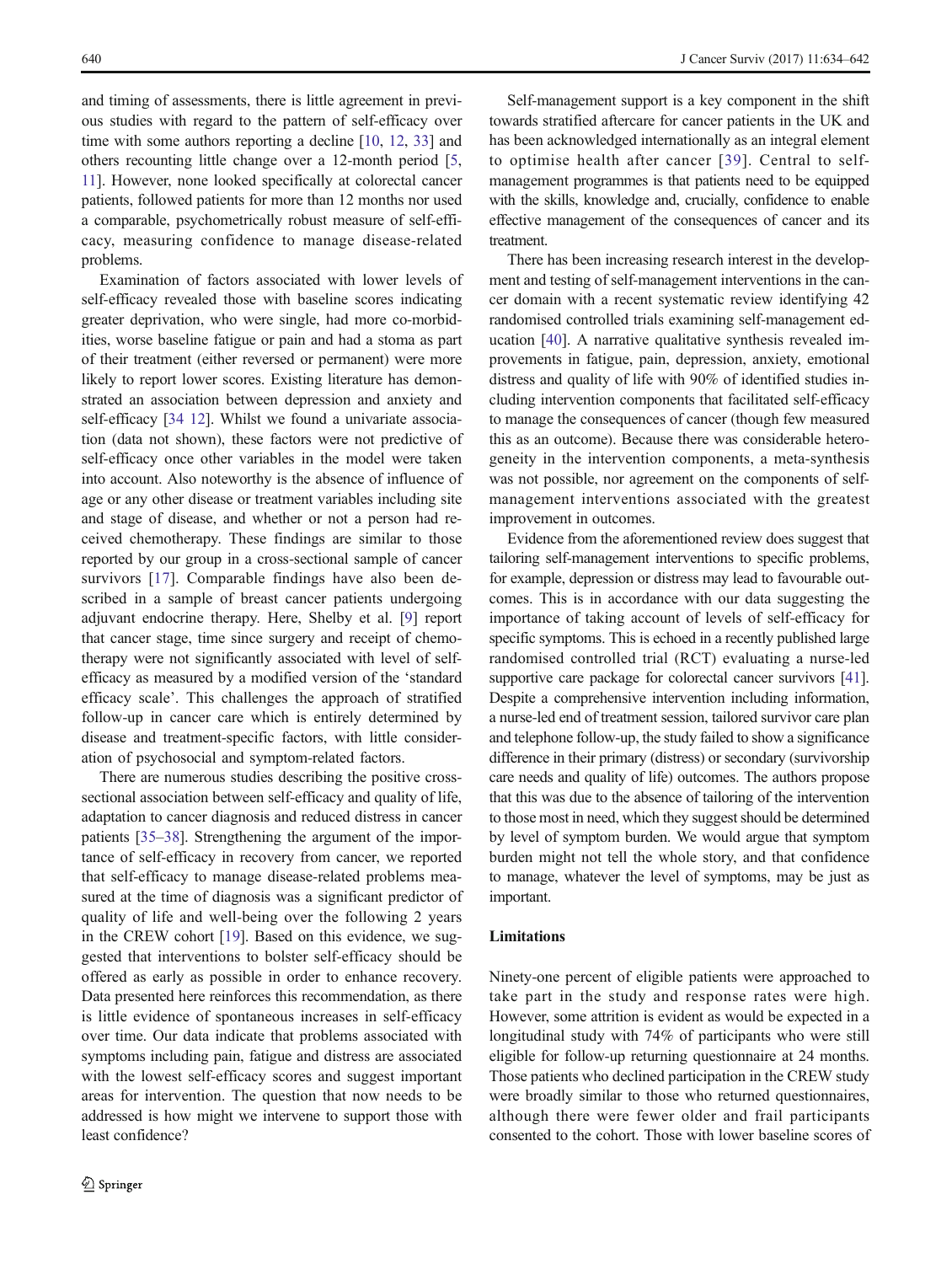<span id="page-7-0"></span>self-efficacy were also less likely to return questionnaires at subsequent time points; thus, our results may underrepresent those with the lowest self-efficacy levels.

## Conclusion

Our analysis has revealed four distinct groups of patients with different levels of self-efficacy. Particular attention is needed for self-management support of symptom-related problems and distress, where confidence to manage was the lowest. Clinicians can also be informed by the factors found to be associated with lower levels of self-efficacy including multico-morbidities, having a stoma and living alone, which may help them identify those patients most in need of support. Support for those reporting low confidence should be available close to the time of diagnosis, rather than waiting until the end of treatment. This would require a proactive, rather than a reactive approach to patient care. Almost 40% of participants reported suboptimal confidence to self-manage illness-related problems. Early screening and appropriate intervention could significantly increase self-efficacy and consequently enhance the quality of life and recovery experiences of this substantial group of people living with and beyond colorectal cancer. Further research is required to develop self-management interventions that consider self-efficacy to manage illnessrelated problems at diagnosis—including symptoms associated with cancer and its treatment as well as co-morbidities. They must be endorsed and supported by health care professionals and implementable within the appropriate health care system.

Acknowledgements We thank all CREW study participants: Carol Hill, Kerry Coleman, Bjoern Schukowsky and Christine May (study administrators); Matthew Breckons, Cassandra Powers, Alex Recio-Saucedo, Bina Nausheen, Ikumi Okamoto and Kim Chivers-Seymour (researchers); Jo Clough and Alison Farmer (research partners) and members of Study Advisory Committee: Jo Armes, Janis Baird, Andrew Bateman, Nick Beck, Graham Moon, Claire Hulme, Karen Poole, Susan Restorick-Banks, Paul Roderick, Claire Taylor, Jocelyn Walters, Fran Williams, Lynn Batehup, Jessica Corner and Deborah Fenlon.

Funding The CREW study is funded by Macmillan Cancer Support grant number 3546834.

#### Compliance with ethical standards

Conflict of interest The authors declare that they have no conflict of **interests** 

Ethical approval All procedures performed in studies involving human participants were in accordance with the ethical standards of the institutional and/or national research committee and with the 1964 Helsinki Declaration and its later amendments or comparable ethical standards.

Informed consent Informed consent was obtained from all individual participants included in the study.

Open Access This article is distributed under the terms of the Creative Commons Attribution 4.0 International License (http:// creativecommons.org/licenses/by/4.0/), which permits unrestricted use, distribution, and reproduction in any medium, provided you give appropriate credit to the original author(s) and the source, provide a link to the Creative Commons license, and indicate if changes were made.

# References

- 1. Arndt V, Merx H, Stegmaier C, Ziegler H, Brenner H. Quality of life in patients with colorectal cancer 1 year after diagnosis compared with the general population: a population-based study. J Clin Oncol. 2004;22(23):4829–36.
- 2. Desnoo L, Faithfull S. A qualitative study of anterior resection syndrome: the experiences of cancer survivors who have undergone resection surgery. Eur J Cancer Care. 2006;15(3):244–51.
- 3. Elliott J, Fallows A, Staetsky L, Smith PWF, Foster CL, Maher EJ, et al. The health and well-being of cancer survivors in the UK: findings from a population-based survey. Br J Cancer. 2011;105: S11–20.
- 4. Bandura A. In: Bandura A, editor. Exercise of personal and collective efficacy in changing societies. New York: Cambridge University Press; 1995.
- 5. Manne SL, Ostroff JS, Norton TR, Fox K, Grana G, Goldstein L. Cancer-specific self-efficacy and psychosocial and functional adaptation to early stage breast cancer. Ann Behav Med. 2006;31(2): 145–54.
- 6. Curtis R, Groarke A, Sullivan F. Stress and self-efficacy predict psychological adjustment at diagnosis of prostate cancer. Sci Rep. 2014;4:5569.
- 7. Haugland T, Wahl AK, Hofoss D, Devon HA. Association between general self-efficacy, social support, cancer-related stress and physical health-related quality of life: a path model study in patients with neuroendocrine tumors. Health Qual Life Outcomes. 2016;14
- 8. Zhang MF, Zheng MC, Liu WY, Wen YS, Wu XD, Liu QW. The influence of demographics, psychological factors and self-efficacy on symptom distress in colorectal cancer patients undergoing postsurgical adjuvant chemotherapy. EJON. 2015;19(1):89–96. [http://](http://www.sciencedirect.com/science/article/pii/S1462388914001136) [www.sciencedirect.com/science/article/pii/S1462388914001136](http://www.sciencedirect.com/science/article/pii/S1462388914001136).
- 9. Shelby RA, Edmond SN, Wren AA, Keefe FJ, Peppercorn JM, Marcom PK, et al. Self-efficacy for coping with symptoms moderates the relationship between physical symptoms and well-being in breast cancer survivors taking adjuvant endocrine therapy. Support Care Cancer. 2014;22(10):2851–9.
- 10. Lev EL, Paul D, Owen SV. Age, self-efficacy, and change in patients' adjustment to cancer. Cancer Pract. 1999;7(4):170–6.
- 11. Rottmann N, Dalton SO, Christensen J, Frederiksen K, Johansen C. Self-efficacy, adjustment style and well-being in breast cancer patients: a longitudinal study. Qual Life Res. 2010;19(6):827–36.
- 12. Mystakidou K, Tsilika E, Parpa E, Gogou P, Panagiotou I, Vassiliou I, et al. Relationship of general self-efficacy with anxiety, symptom severity and quality of life in cancer patients before and after radiotherapy treatment. Psycho-Oncology. 2013;22(5):1089–95.
- 13. Schwarzer RJ, Jerusalem M. In: Weinman J, Wright S, Johnson M, editors. Generalized Self-Efficacy Scale. Windsor: NFER-NELSON; 1995.
- 14. Heitzmann CA, Merluzzi TV, Jean-Pierre P, Roscoe JA, Kirsh KL, Passik SD. Assessing self-efficacy for coping with cancer: development and psychometric analysis of the brief version of the Cancer Behavior Inventory (CBI-B). Psycho-Oncology. 2011;20(3):302–12.
- 15. Bandura A. Social learning theory. New York: General Learning Press; 1977.